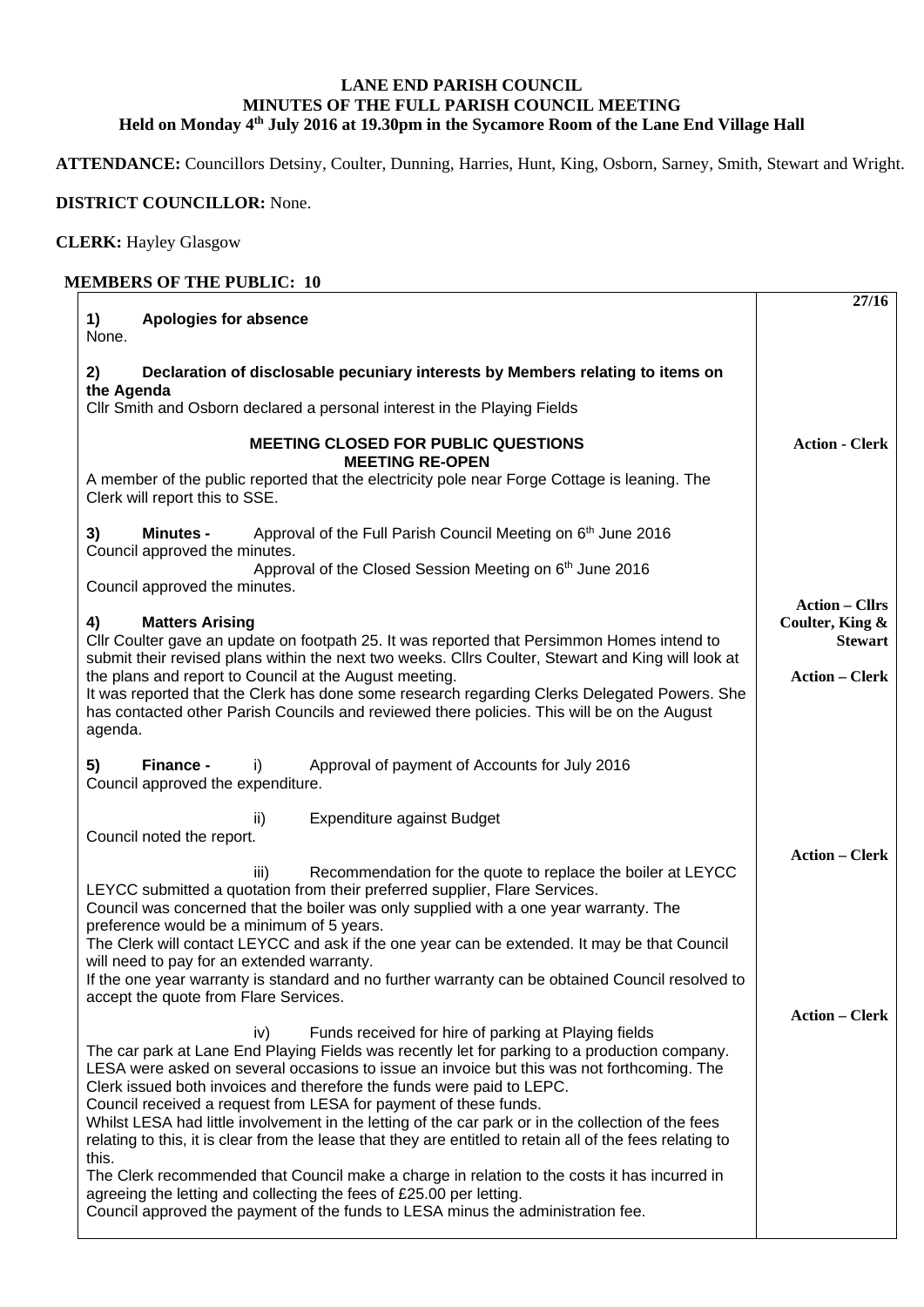|                                                                                                                                                                                                                                                                                                                                                                                                                                                                                                                                                                                                                              | 28/16 |
|------------------------------------------------------------------------------------------------------------------------------------------------------------------------------------------------------------------------------------------------------------------------------------------------------------------------------------------------------------------------------------------------------------------------------------------------------------------------------------------------------------------------------------------------------------------------------------------------------------------------------|-------|
| The Orchard and Chalky Fields<br>6)<br>The Orchard and Chalky Fields are owned by Council. Council has been involved in discussions<br>with the Parishioner who has rented both pieces of land for a long period of time.<br>Council has an agreement with the parishioner that he will provide vacant possession of these<br>sites and to relinguish an Agricultural Tenancy over one of them. In return for this the Council<br>had agreed that it would grant the parishioner a Right of Way across The Orchards from his<br>property to his freehold land and a three year license for the continued use of these sites. |       |
| <b>Lane End Playing Fields</b><br>7)<br>Council discussed a paper on the proposed future arrangements for the Playing Fields which<br>had been jointly agreed by a sub-group of councillors which had been previously designated by<br>Council. This sub-group, comprising Cllrs Coulter, Sarney and Harries, presented the paper<br>following a meeting they had attended on 13 June between LESA, LEAG and LEPC. That<br>meeting had the objective of finding a way for all parties to work together to progress the Playing<br>Fields project for the benefit of all parishioners.                                        |       |
| At that meeting it had become apparent that LESA did not wish to enter into a Memorandum of<br>Agreement with LEAG nor did they feel they could work with LEAG and this was later confirmed<br>to the Clerk in a telephone conversation with a LESA Committee member.                                                                                                                                                                                                                                                                                                                                                        |       |
| Council had previously served notice on LESA that their lease would be terminated on May 30<br>2016 and, in the absence of this being contested in any way, the Council has been advised that<br>it is legally deemed that they have accepted this formal notice and that the lease has now been<br>accordingly terminated.                                                                                                                                                                                                                                                                                                  |       |
| Council noted that LESA's continuing occupation without a formal arrangement is at most only<br>on the basis of a tenancy at Will which can be terminated at any time.                                                                                                                                                                                                                                                                                                                                                                                                                                                       |       |
| Council agreed to support the recommendations made in the paper which were that :                                                                                                                                                                                                                                                                                                                                                                                                                                                                                                                                            |       |
| The Parish Council should proceed with the refurbishment of the Pavilion and the<br>i.<br>construction of a new MUGA with floodlights                                                                                                                                                                                                                                                                                                                                                                                                                                                                                        |       |
| ii.<br>LESA should be offered a Licence, with a termination period of 1 month, to regularise<br>its continued occupation of the Pavilion and Playing Fields until such time as refurbishment<br>works on the Pavilion commence.                                                                                                                                                                                                                                                                                                                                                                                              |       |
| This Licence should not be renewed after the refurbishment works unless LESA put<br>II.<br>forward an acceptable proposal for the operation and future management of facilities at the<br>Playing Fields which includes a commitment to work constructively with both the Parish Council<br>and LEAG.                                                                                                                                                                                                                                                                                                                        |       |
| In the absence of any such proposal from LESA, the Parish Council will establish a<br>IV.<br>Steering Group to develop new arrangements for the operation and management of facilities at<br>the Playing Fields which it is envisaged would come into effect after the refurbishment has been<br>completed.                                                                                                                                                                                                                                                                                                                  |       |
| Council have always expressed the hope and desire that all three parties work closely together<br>to progress the project for the benefit of the community and stressed that cooperation between<br>LESA and LEAG did not imply any form of formal merger between those parties. It remain's<br>Council's intention to form a Steering Group, ideally made up of members of all three parties,<br>once renovation work is completed. This Steering Group would have the task of attracting<br>parishioners to using facilities at the site and, by so doing, building up an increased income<br>stream.                      |       |
| Should LESA not feel able to participate then it is hoped the project will be driven by LEPC and<br><b>LEAG</b>                                                                                                                                                                                                                                                                                                                                                                                                                                                                                                              |       |
| Council asked LESA to yet again consider their position and expressed a willingness to meet<br>with them as often as required to try and facilitate a way forward.                                                                                                                                                                                                                                                                                                                                                                                                                                                           |       |
|                                                                                                                                                                                                                                                                                                                                                                                                                                                                                                                                                                                                                              |       |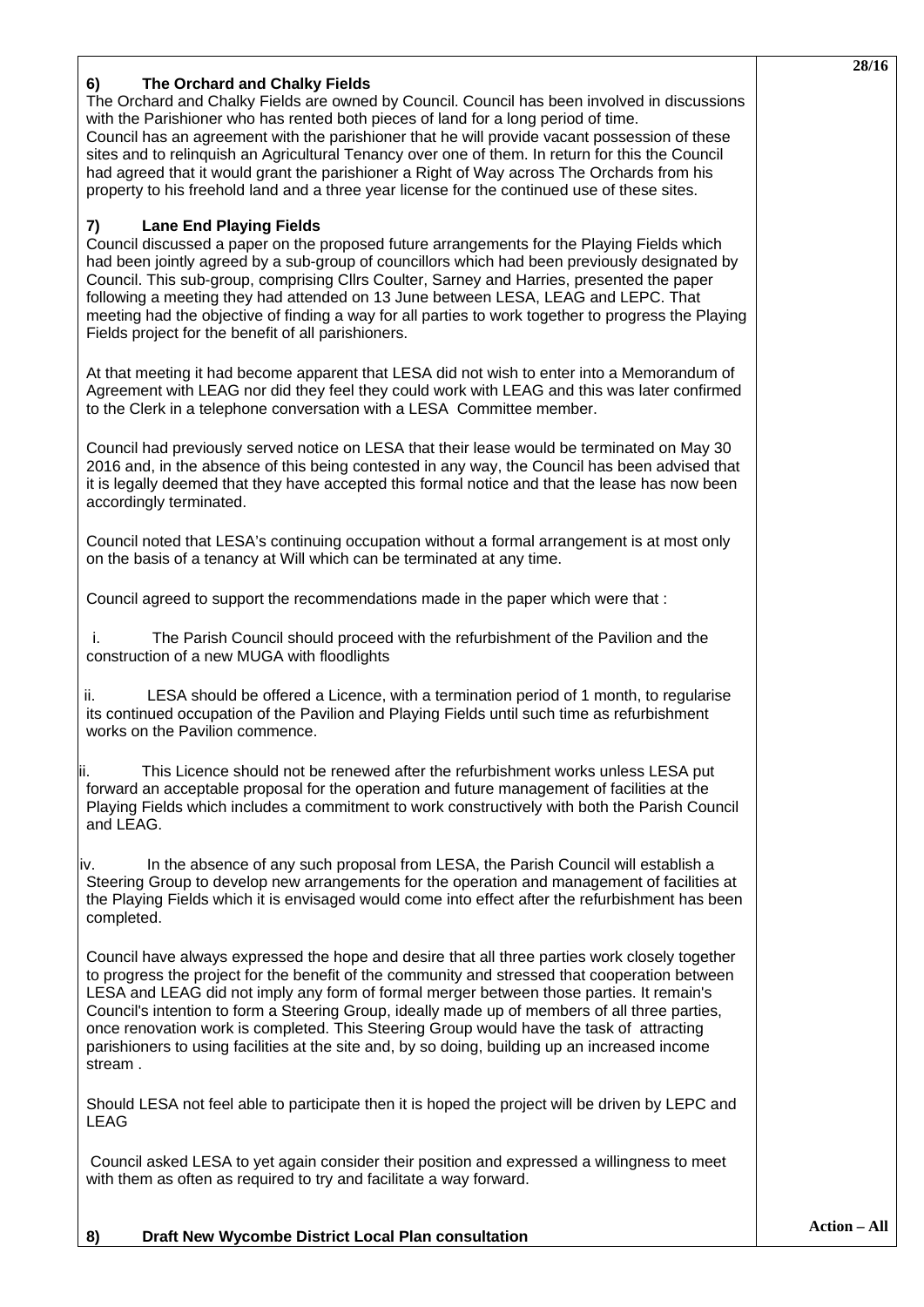| A number of Councillors attended a meeting at WDC offices re the draft local plan. The plan<br>does impact Lane End with several sites being earmarked for potential green belt development.<br>WDC are holding an exhibition on Tuesday 12 <sup>th</sup> July between 2.30pm and 8.30pm in Lane End<br>Village Hall.                                                                                                                                                                                                                                                                                                                                                                                                                                                                                                                                                                             | 29/16                                        |
|---------------------------------------------------------------------------------------------------------------------------------------------------------------------------------------------------------------------------------------------------------------------------------------------------------------------------------------------------------------------------------------------------------------------------------------------------------------------------------------------------------------------------------------------------------------------------------------------------------------------------------------------------------------------------------------------------------------------------------------------------------------------------------------------------------------------------------------------------------------------------------------------------|----------------------------------------------|
| Councillors and the public are encouraged to attend.                                                                                                                                                                                                                                                                                                                                                                                                                                                                                                                                                                                                                                                                                                                                                                                                                                              | <b>Action - Clerk</b>                        |
| <b>Mole and Picket Charities</b><br>9)<br>Council asked the Trustees of the Charities to meet with the two newly appointed Trustees by<br>the Parish Council. The Trustees have refused to meet with them as they state they are<br>currently awaiting advice from the Charity Commissioner.<br>The Trustees have suggested mediation. Council expressed willingness to meet with the<br>Trustees to establish their concerns on a face to face basis with no formal mediation.                                                                                                                                                                                                                                                                                                                                                                                                                   |                                              |
| 10)<br>Clerk's report                                                                                                                                                                                                                                                                                                                                                                                                                                                                                                                                                                                                                                                                                                                                                                                                                                                                             |                                              |
| a) The AED units were installed on Tuesday 27 <sup>th</sup> June 2016 at Lane End Village Hall and<br>Londis, Edmonds Parade.<br>b) Both AED units have been insured under Council insurance.<br>c) The AED Public Meeting will be held on Tuesday 19th July at 7pm at LEYCC.<br>d) The Clerk continues to chase TFB regarding the quotation for the speed tubes on The<br>Row.<br>e) Katy Dunn reported that the corporate volunteering day on Moorend Common and                                                                                                                                                                                                                                                                                                                                                                                                                                | <b>Action – All</b><br><b>Action – Clerk</b> |
| Ditchfield Common with the Chiltern Rangers went really well.<br>There has been some Japanese Knotweed found on Ditchfield Common. The Clerk<br>f)<br>asked AJW to inspect and provide a quote.                                                                                                                                                                                                                                                                                                                                                                                                                                                                                                                                                                                                                                                                                                   |                                              |
| g) Piddington Parish Council has been invoiced £237.71. This is 10% of stationery, phone<br>and broadband costs.                                                                                                                                                                                                                                                                                                                                                                                                                                                                                                                                                                                                                                                                                                                                                                                  | <b>Action – Cllr</b>                         |
| h) A Parishioner raised concerns about a small tree on the village green that appeared to<br>be dangerous. Cllr Hunt volunteered to fell the tree.                                                                                                                                                                                                                                                                                                                                                                                                                                                                                                                                                                                                                                                                                                                                                | Hunt<br><b>Action – Clerk,</b>               |
| Council has received the Playing Fields inspection report from ROSPA Play Safety.<br>I)<br>Some items were marked as 'medium risk'. Cllrs Coulter and Stewart are currently<br>looking at the report to see if any urgent action is required.<br>The Clerk met with two contracts regarding cutting back the hedges and clearing the<br>j)<br>weeds on Footpath 25. Buckland Landscapes were instructed to carry out the work.<br>k) The Clerk has received several complaints about the overgrown hedge bordering the<br>Peacock Pub. Since we do not know who the owners are this has been passed this to<br>TFB.                                                                                                                                                                                                                                                                               | <b>Cllrs Coulter,</b><br><b>Stewart</b>      |
| James Glasgow carried out an inspection of the damp/cracks at LEYCC. In his opinion<br>$\mathbf{D}$<br>the cracks don't appear to be serious. He said those sort of blocks do tend to crack. He<br>suggests someone paints the walls and keeps an eye on the cracks to see if they get<br>any bigger or there is any further movement. He doesn't think there is any damp. The<br>bubbling on the wall is where the mop has been used near the radiator. The heat from<br>the radiator has caused the paint work to flake. He doesn't think there is any serious<br>damp or a leak. He advised LEYCC should contact him again in 6 months.<br>m) The Audit forms have been completed and sent to the External Auditors.<br>n) Cllr Coulter & The Clerk continue to work on the Clerks delegated powers.<br>o) Pete Whipp inspected the fallen tree branch at Forge Cottage. He was unable to help |                                              |
| due to it hanging over the electricity cables. The Clerk contacted SSE who removed the<br>branch the same day.                                                                                                                                                                                                                                                                                                                                                                                                                                                                                                                                                                                                                                                                                                                                                                                    | <b>Action – All</b>                          |
| p) Sue Atkins has asked if a member of the Parish Council would represent the Youth<br>Club.                                                                                                                                                                                                                                                                                                                                                                                                                                                                                                                                                                                                                                                                                                                                                                                                      |                                              |
| q) The Clerk has instructed AJW to go ahead with the weed killing around the MUGA.<br>Works as follows:<br>Remove trees and self-sets from the area between the old tennis courts and the car<br>park.<br>Cut overhanging branches back from inside the old tennis courts.<br>Mow all other vegetation down to ground level.<br>Leave to re-grow for 2-3 weeks and apply herbicide on all areas within the fence lines.<br><b>Invitations to Meetings, Correspondence &amp; Reports received</b><br>11)<br>Council noted the report.                                                                                                                                                                                                                                                                                                                                                              |                                              |
| <b>Matters raised by Councillors</b><br>12)<br>Cllr Harries reported that he was concerned about the damage to the pavement near the newly<br>constructed Care Home on The Row. The pavement and grass verges have both been severely                                                                                                                                                                                                                                                                                                                                                                                                                                                                                                                                                                                                                                                             | <b>Action - Clerk</b>                        |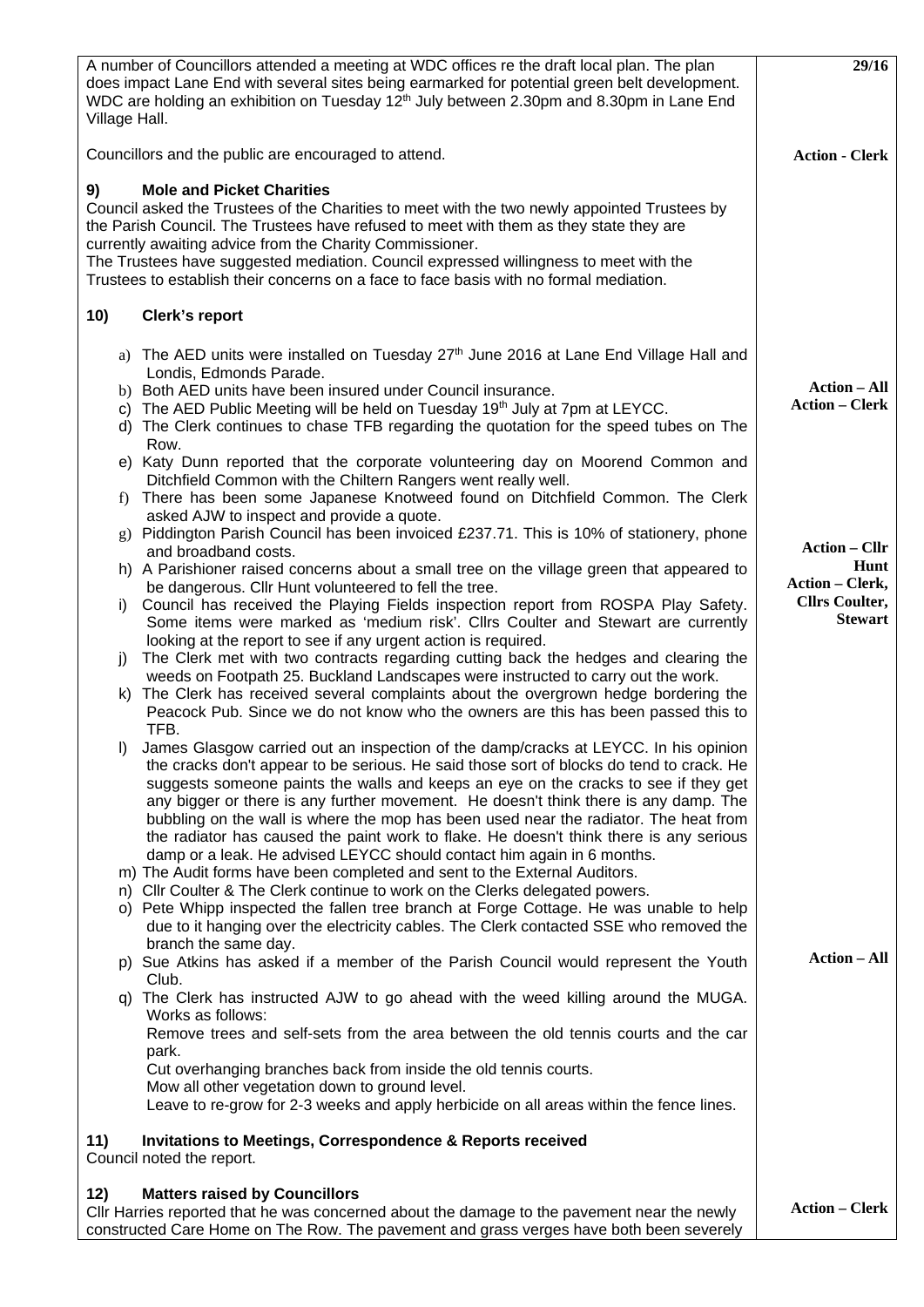| damaged. The Clerk will email TFB and West Wycombe Estate.<br>Cllr Dunning reported that the road sign as you come out of Wheeler End into Lane End has<br>some graffiti. The Clerk will arrange for this to be removed. |                                                                | 30/16<br><b>Action - Clerk</b>                                                                    |                                                                                                                                                                                                                                                                                                                                                                                                                                                                                                                                                                                                                                                                                                                                                                                                                                                                                                                                                                                                                                                                                                                                                                                                                                                                                                                                                                                                                                                                                         |                                                |
|--------------------------------------------------------------------------------------------------------------------------------------------------------------------------------------------------------------------------|----------------------------------------------------------------|---------------------------------------------------------------------------------------------------|-----------------------------------------------------------------------------------------------------------------------------------------------------------------------------------------------------------------------------------------------------------------------------------------------------------------------------------------------------------------------------------------------------------------------------------------------------------------------------------------------------------------------------------------------------------------------------------------------------------------------------------------------------------------------------------------------------------------------------------------------------------------------------------------------------------------------------------------------------------------------------------------------------------------------------------------------------------------------------------------------------------------------------------------------------------------------------------------------------------------------------------------------------------------------------------------------------------------------------------------------------------------------------------------------------------------------------------------------------------------------------------------------------------------------------------------------------------------------------------------|------------------------------------------------|
|                                                                                                                                                                                                                          |                                                                | this to WDC, West Wycombe Estate and Cllr Ian McEnnis.<br>have some light industrial development. | It was reported that a car has been dumped on Handleton Common. The Clerk will report this.<br>It was reported that the grass cutting on Handleton Common was very bad. The Clerk will report<br>CIIr Detsiny reported that the lease on the Airpark is just about to be signed. CIIr Detsiny<br>represents the PC on the JCC. The JCC has not been allowed any input on the process of<br>negotiations. We do not know what noise restrictions will be incorporated. The airpark is likely to                                                                                                                                                                                                                                                                                                                                                                                                                                                                                                                                                                                                                                                                                                                                                                                                                                                                                                                                                                                          | <b>Action – Clerk</b><br><b>Action - Clerk</b> |
|                                                                                                                                                                                                                          | 13)<br><b>Decisions and Appeals</b><br><b>New Applications</b> |                                                                                                   | Planning: To consider new applications and receive Wycombe District Council                                                                                                                                                                                                                                                                                                                                                                                                                                                                                                                                                                                                                                                                                                                                                                                                                                                                                                                                                                                                                                                                                                                                                                                                                                                                                                                                                                                                             | <b>Action – Clerk</b>                          |
|                                                                                                                                                                                                                          | 16/06681/PNP6A                                                 | <b>Bolter End Farm</b><br>Finings Road Lane<br>End                                                | Prior notification application (Part 6, Class A) to<br>construct an agricultural building to store straw, hay &<br>machinery<br>No objection                                                                                                                                                                                                                                                                                                                                                                                                                                                                                                                                                                                                                                                                                                                                                                                                                                                                                                                                                                                                                                                                                                                                                                                                                                                                                                                                            |                                                |
|                                                                                                                                                                                                                          | 16/06539/FUL                                                   | <b>Bolter End Farm</b><br>Finings Road Lane<br>End                                                | Change of use of small part of farm yard from<br>agriculture to a mixed use comprising agriculture, B1<br>(business), B8 (storage or distribution) and storage of<br>two caravans (retrospective)<br>No objection                                                                                                                                                                                                                                                                                                                                                                                                                                                                                                                                                                                                                                                                                                                                                                                                                                                                                                                                                                                                                                                                                                                                                                                                                                                                       |                                                |
|                                                                                                                                                                                                                          | 16/06488/FUL                                                   | Orchard Grove Bolter<br>End Lane Bolter End                                                       | Householder application for construction of single<br>storey front extension<br>No objection                                                                                                                                                                                                                                                                                                                                                                                                                                                                                                                                                                                                                                                                                                                                                                                                                                                                                                                                                                                                                                                                                                                                                                                                                                                                                                                                                                                            |                                                |
|                                                                                                                                                                                                                          | 16/06529/CTREE                                                 | 1 Ditchfield Cottages<br>Ditchfield Common<br>Lane End                                            | Fell fir tree<br>Refer to tree specialist                                                                                                                                                                                                                                                                                                                                                                                                                                                                                                                                                                                                                                                                                                                                                                                                                                                                                                                                                                                                                                                                                                                                                                                                                                                                                                                                                                                                                                               |                                                |
|                                                                                                                                                                                                                          | 16/06525/PNP3O                                                 | Beech House High<br><b>Street Lane End</b>                                                        | Prior notification application (Part 3, Class O) for<br>change of use of existing building falling within Class<br>B1(a) (offices) to Class C3 (dwellinghouses) to create 3<br>residential dwellings<br>No objection                                                                                                                                                                                                                                                                                                                                                                                                                                                                                                                                                                                                                                                                                                                                                                                                                                                                                                                                                                                                                                                                                                                                                                                                                                                                    |                                                |
|                                                                                                                                                                                                                          | 16/06388/CLP                                                   | 31 Widdenton View<br>Lane End                                                                     | Certificate of lawfulness for proposed construction of<br>detached mobile home in rear garden to be used for<br>ancillary accommodation to main dwelling<br>No objection to this provision but recommend that the<br>existing fencing to the end of the garden be increased<br>in height to provide screening to the lower properties<br>on Beech Avenue.                                                                                                                                                                                                                                                                                                                                                                                                                                                                                                                                                                                                                                                                                                                                                                                                                                                                                                                                                                                                                                                                                                                               |                                                |
|                                                                                                                                                                                                                          | 16/06363/VCDN                                                  | Former Culver<br>Graphics & Essex<br>Works Finings Road<br>Lane End                               | Variation of condition 3 attached to PP 15/06989/VCDN<br>(Variation of condition 2 attached to PP 14/05473/FUL<br>(Redevelopment of the site comprising demolition of<br>existing Essex Works, conversion of the redundant<br>barn to 1 x 2 bed house and erection of 17 dwelling<br>houses $(4 \times 2 \text{ bed}, 7 \times 3 \text{ bed}$ and $6 \times 4 \text{ bed})$ with<br>associated access, turning, parking and landscaping) to<br>allow an amended list of approved drawings to allow<br>for the addition of a car port to plot 18) to remove the<br>wording 'following completion of the development the<br>landowner shall not prevent access for pedestrians<br>from Finings Road along the estate road through the<br>site to the common (other than in emergencies or for<br>essential maintenance as may be required in the<br>interests of health and safety)' from condition 3.<br>The Parish Council is totally opposed to this application<br>to remove the condition that "the landowner shall not<br>prevent access for pedestrians from Finings Road along<br>the estate road through the site to the common" and<br>wishes to oppose it in the strongest possible terms.<br>The Council notes that no grounds are apparently<br>advanced to support this application which appears<br>completely contrary to the fundamental principle of<br>achieving "joined up communities". In the planning<br>process the Council gave its full support to the creation |                                                |